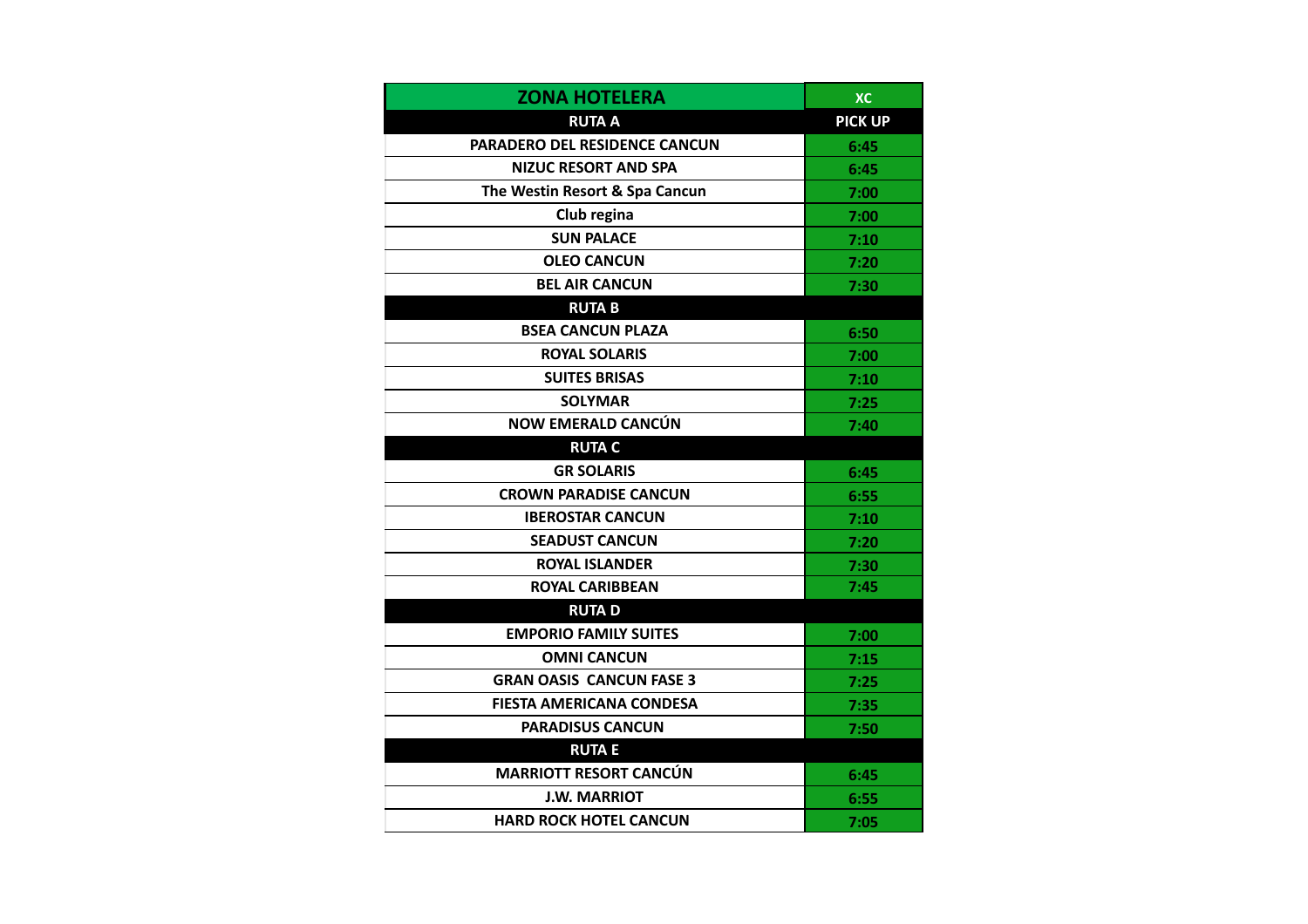| <b>SECRETS THE VINE CANCUN</b>                   | 7:15 |
|--------------------------------------------------|------|
| SANDOS CANCUN LIFESTYLE RESORT                   | 7:25 |
| <b>GOLDEN PARNASSUS RESORT &amp; SPA</b>         | 7:40 |
| <b>RITZ CARLTON</b>                              | 7:50 |
| <b>RUTAF</b>                                     |      |
| <b>ROYAL SANDS</b>                               | 6:45 |
| <b>OCCIDENTAL TUCANCUN</b>                       | 6:55 |
| Live Aqua Cancun                                 | 7:05 |
| <b>WESTIN LAGUNAMAR OCEAN</b>                    | 7:15 |
| <b>PARK ROYAL BEACH CANCUN</b>                   | 7:25 |
| <b>CANOPY BY HILTON CANCUN LA ISLA</b>           | 7:40 |
| <b>RUTA G</b>                                    |      |
| <b>MELODY MAKER</b>                              | 7:00 |
| <b>BEACH PALACE</b>                              | 7:15 |
| <b>NYX PICK UP EN BEACH PALACE</b>               | 7:15 |
| <b>Flamingo Cancun</b>                           | 7:30 |
| <b>HYATT ZILARA</b>                              | 7:45 |
| <b>RUTA H</b>                                    |      |
| PANAMÁ JACK CANCUN                               | 7:10 |
| <b>GRAND PARK ROYAL CANCUN CARIBE</b>            | 7:20 |
| <b>SUNSET ROYAL BEACH RESORT</b>                 | 7:35 |
| LE BLANC                                         | 7:50 |
| <b>RUTAI</b>                                     |      |
| <b>ROYALTON SUITES CANCUN</b>                    | 6:45 |
| <b>KRYSTAL CANCUN</b>                            | 6:55 |
| <b>KRYSTAL GRAND CANCUN</b>                      | 7:05 |
| <b>HYATT ZIVA</b>                                | 7:15 |
| FIESTA AMERICANA CORAL BEACH PICKUP EN LA ARCADA | 7:30 |
| <b>BASE XCARET.</b>                              |      |
| <b>BASE XCARET</b>                               | 6:45 |
| <b>RIU CANCUN</b>                                | 7:00 |
| <b>RIU PALACE LAS AMERICAS</b>                   | 7:15 |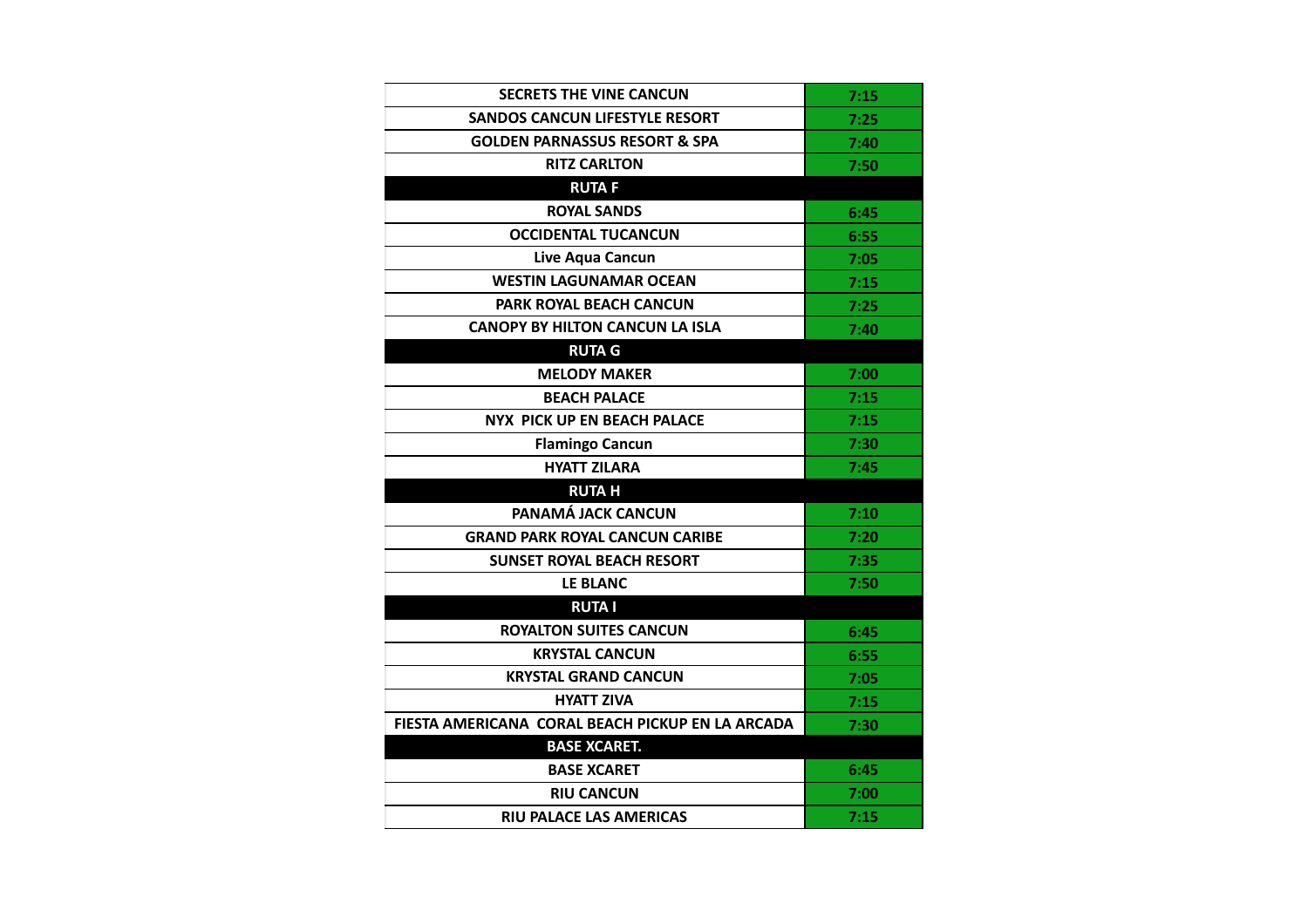| FIESTA AMERICANA VILLAS CANCUN                      | 7:30 |
|-----------------------------------------------------|------|
| <b>RUTA J</b>                                       |      |
| <b>CORAL MAR</b>                                    | 6:45 |
| <b>DREAMS SANDS CANCUN</b>                          | 7:00 |
| <b>BEACHSCAPE KINHA PICK UP PARADERO BUS</b>        | 7:10 |
| <b>PRESIDENTE INTER-CONTINENTAL -PARADERO BUSES</b> | 7:10 |
| <b>SUNSET MARINA RESORT</b>                         | 7:20 |
| <b>DOS PLAYAS</b>                                   | 7:35 |
| <b>RUTAK</b>                                        |      |
| <b>RIU PENINSULA CANCUN</b>                         | 6:45 |
| <b>RIU CARIBE</b>                                   | 6:55 |
| <b>OASIS PALM BEACH</b>                             | 7:05 |
| <b>OCCIDENTAL COSTA CANCUN</b>                      | 7:15 |
| <b>AQUAMARINA CANCUN</b>                            | 7:25 |
| <b>OCEAN HOTEL &amp; SPA</b>                        | 7:35 |
| <b>RUTAL</b>                                        |      |
| <b>TEMPTATION</b>                                   | 7:00 |
| <b>CANCUN BAY RESORT</b>                            | 7:10 |
| <b>REAL INN CANCUN BY CAMINO REAL</b>               | 7:25 |
| <b>CASA MAYA</b>                                    | 7:40 |
| <b>RUTA M</b>                                       |      |
| THE ROYAL CANCUN                                    | 6:45 |
| OCEAN VIEW CANCUN ARENAS                            | 7:00 |
| <b>IMPERIAL LAS PERLAS</b>                          | 7:15 |
| HOTEL RENAISSANCE CANCUN RESORT AND MARINA          | 7:30 |
| <b>PLAZA MARINA PUERTO CANCUN</b>                   | 7:40 |
| <b>RUTAN</b>                                        |      |
| <b>DREAMS VISTA CANCUN</b>                          | 6:35 |
| <b>MUELLE ULTRAMAR PTO JUAREZ</b>                   | 6:45 |
| ALL RITMO CANCUN RESORT & WATERPARK                 | 6:55 |
| <b>VILLAS DEL PALMAR</b>                            | 7:05 |
| <b>RUTA O</b>                                       |      |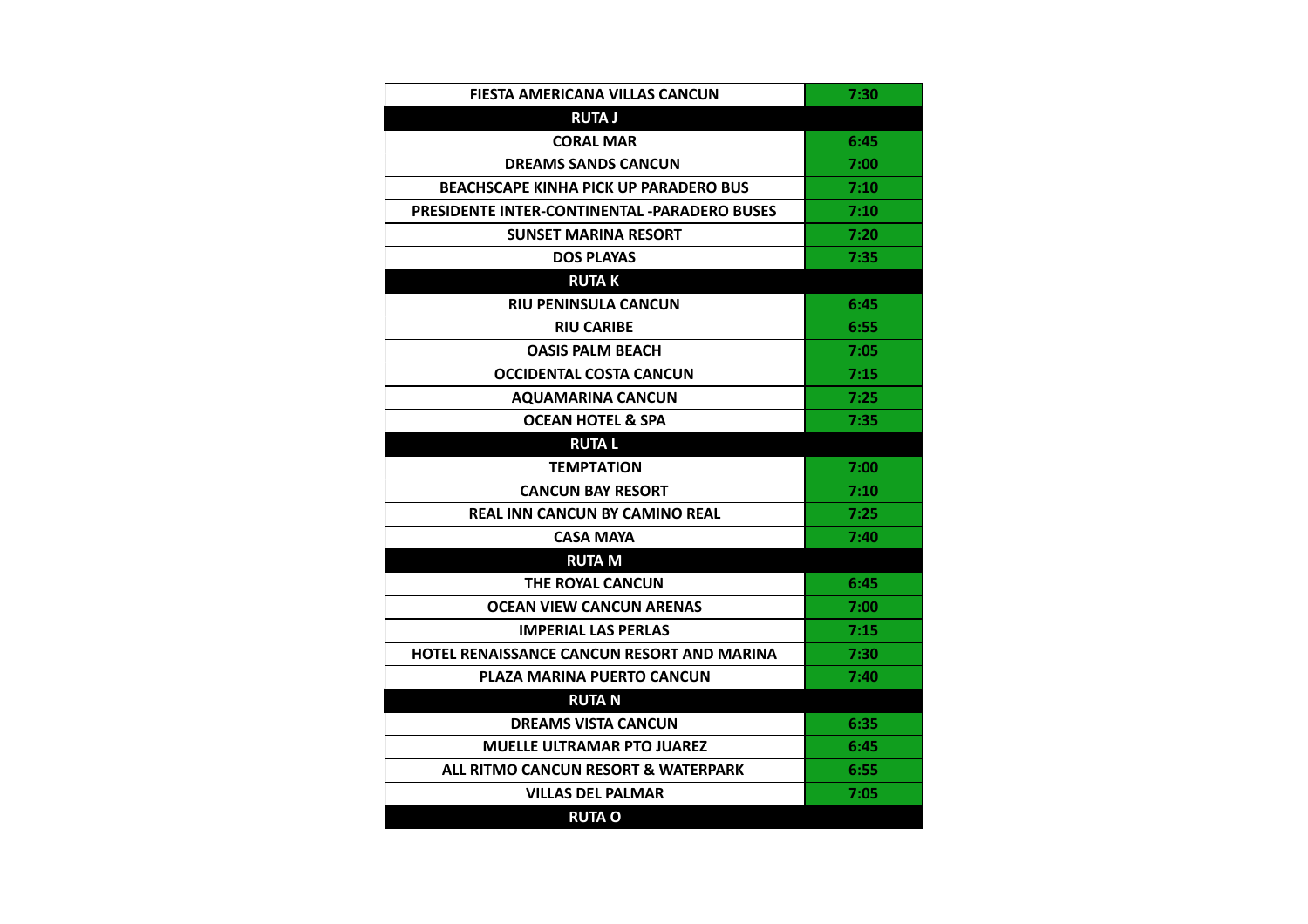| <b>TRS CORAL</b>                            | 6:35 |
|---------------------------------------------|------|
| <b>PALLADIUM COSTA MUJERES</b>              | 6:35 |
| <b>MAJESTIC ELEGANCE COSTA MUJERES</b>      | 6:45 |
| <b>CATALONIA COSTA MUJERES</b>              | 6:55 |
| <b>PLANET HOLLYWOOD BEACH RESORT CANCUN</b> | 7:05 |
| <b>RIU PALACE COSTA MUJERES</b>             | 7:15 |
| <b>RIU DUNAMAR</b>                          | 7:25 |
| <b>RUTAP</b>                                |      |
| <b>BELOVED</b>                              | 6:35 |
| <b>EXCELLENCE PYA MUJERES</b>               | 6:45 |
| <b>FINEST PLAYA MUJERES</b>                 | 6:55 |
| <b>ATELIER LOBBY ESTUDIO</b>                | 7:05 |
| <b>ATELIER LOBBY ATELIER</b>                | 7:10 |
| <b>DREAMS PLAYA MUJERES</b>                 | 7:20 |
| <b>SECRETS PLAYA MUJERES</b>                | 7:25 |
| <b>CENTRO CANCUN.</b>                       |      |
| <b>ADHARA HACIENDA CANCUN</b>               | 6:45 |
| <b>HOSTEL AGUA Y FUEGO</b>                  | 6:55 |
| <b>WYNDHAM GARDEN CANCUN</b>                | 7:05 |
| <b>OASIS SMART</b>                          | 7:15 |
| <b>KRYSTAL URBAN CANCUN CENTRO</b>          | 7:25 |
| <b>FOUR POINTS BY SHERATON CANCUN</b>       | 7:35 |
| <b>MARRIOTT COURTYARD</b>                   | 7:45 |
| <b>COMFORT INN CANCUN</b>                   | 7:50 |
| CITY EXPRESS PLUS CANCUN                    | 8:00 |
| <b>NORTES</b>                               |      |
| <b>Haven Riviera Cancun</b>                 | 8:20 |
| <b>MOON PALACE LOBBY GRAND</b>              | 8:35 |
| <b>MOON PALACE SUNRISE</b>                  | 8:40 |
| <b>MOON PALACE NIZUC</b>                    | 8:45 |
| DREAMS NATURA RESORT AND SPA                | 8:20 |
| ROYALTON RIVIERA CANCÚN                     | 8:30 |